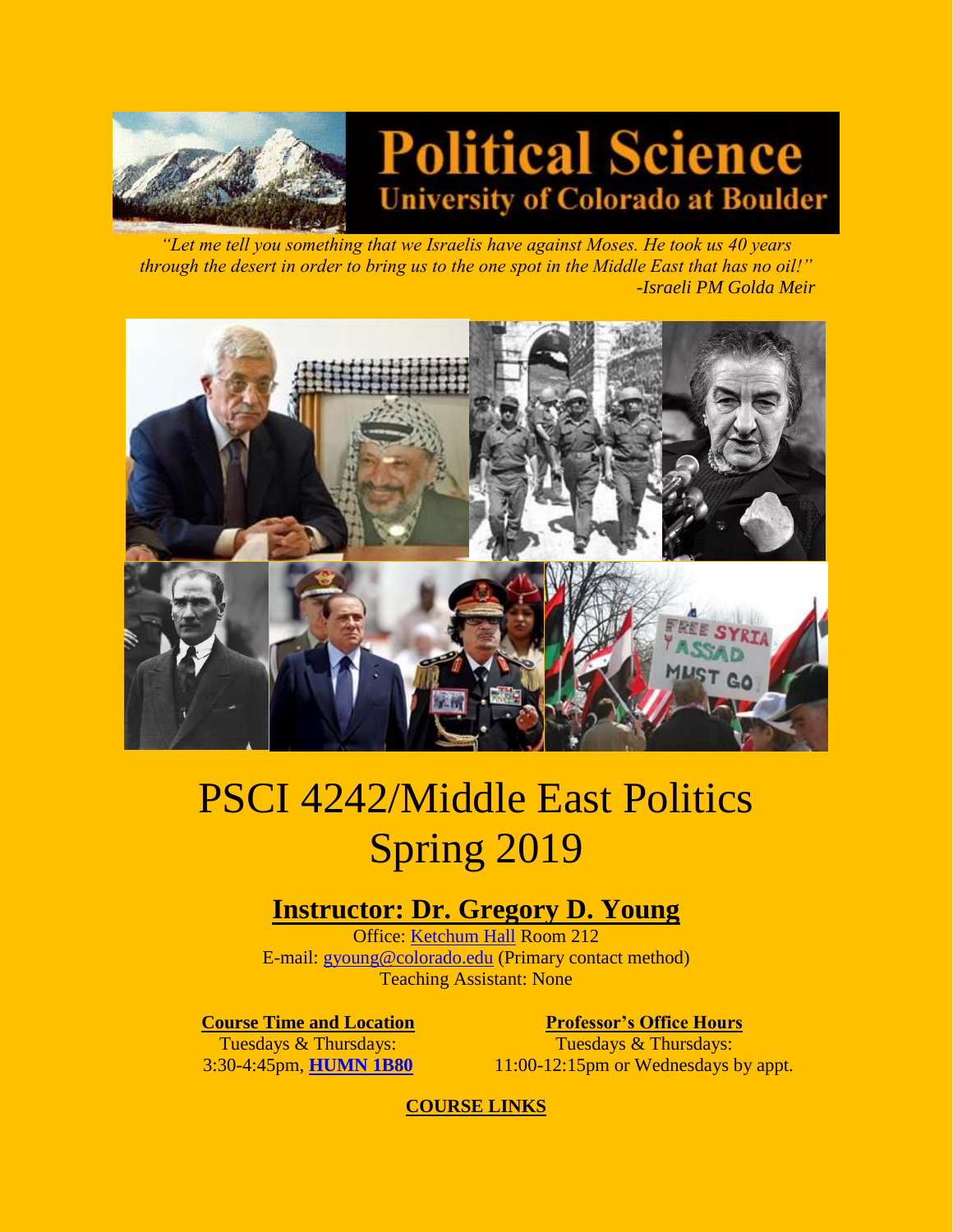- [Schedule for Current Event Presentations](4242CEsked.htm)
- [Schedule and Links to Course Reading Summaries](4242RSsked.htm)
- [Middle East Reading List](4242%20reading%20list.htm)
- [Link to Potential Midterm Questions](4242midques.htm)
- [Midterm Grading Statistical Summary](4242midscore.htm)
- [Link to Weekly Thought Questions](4242thtques.htm)
- [Link to Final Exam Essay Study Guide](4242finterms.htm)
- [Link to Power Points](4242ppt.htm)
- [Debate Rules and Procedures](4242debaterules.htm)
- [Debate Teams](debateteams.htm)
- **Direct URL to this syllabus: [http://spot.colorado.edu/~gyoung/home/4242/4242\\_syl.htm](http://spot.colorado.edu/~gyoung/home/4242/4242_syl.htm)**

## **COURSE OBJECTIVES AND DESCRIPTION**

This introductory course is designed to give the student a broad overview of conflict in the Middle East Region. No single semester is sufficient to trace or attempt to examine all of the conflicts or their root causes. Scholars also have a difficult time defining what might be the boundaries of any region entitled the "Middle East. Given that the Arab – Israeli question often sits at the center of any conflict, even those which involve neither Arabs nor Israelis, that conflict shall be the focus of this course. Using a historical approach, this course will examine the conflict from religious, historical, geopolitical and theoretical perspectives.

This course focuses on evolution of contemporary politics and economics. The subject is divided into four parts:

- 1. The study of Islam and its context
- 2. Islam versus the West, myth or reality?
- 3. History and evolution of the Arab/Israeli conflict
- 4. Shifting conflict, Arab Spring, Turkey and ISIL (*Daesh*)

Throughout the course, special attention is given to sources and transformations of power, population dynamics and migration, resources and energy, as well as implications of technological change.

# **REQUIRED READINGS**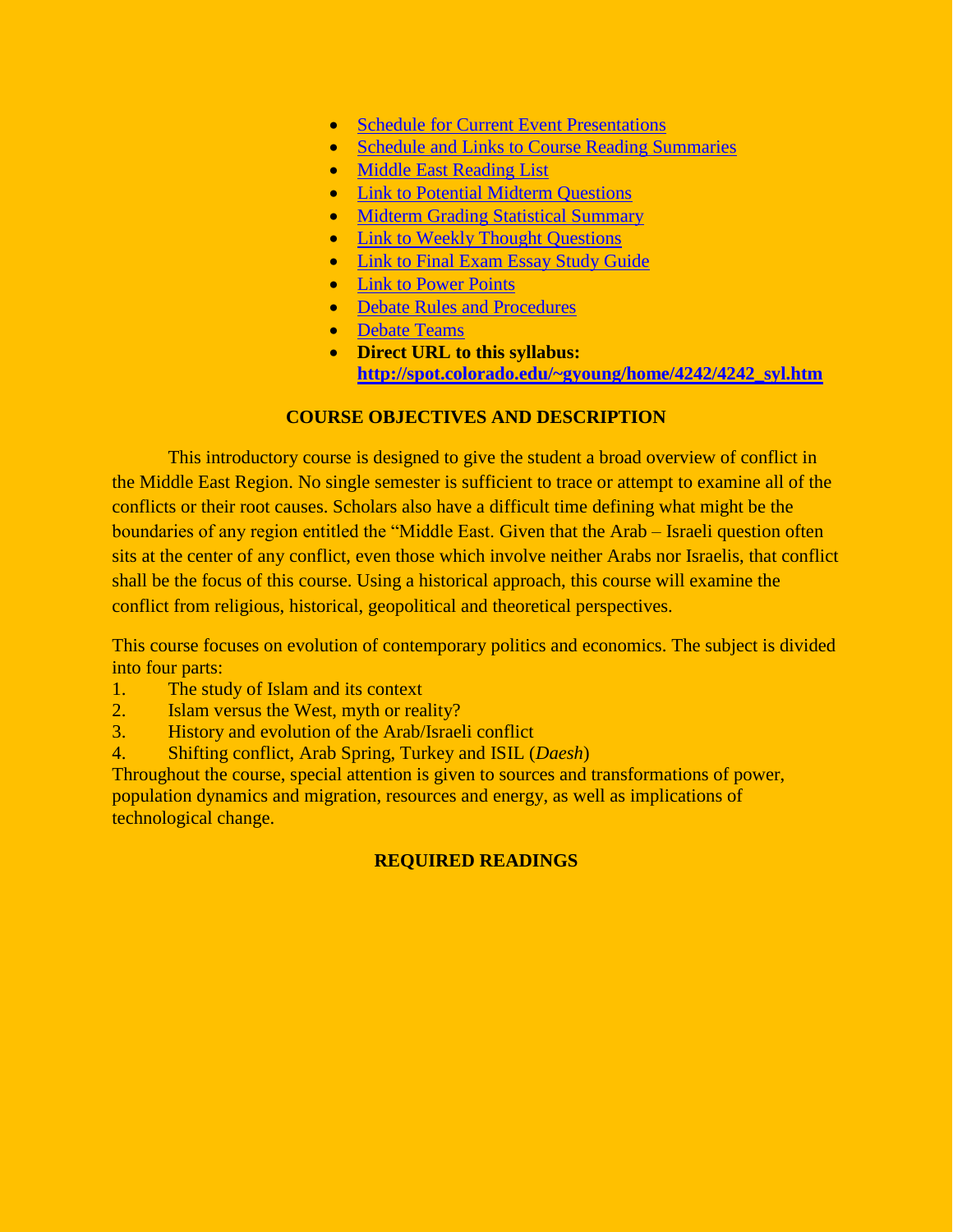

We will be using excerpts of the following books are also available for purchase online:

- Bernard Lewis, *What Went Wrong? Western Impact and Middle Eastern Response*. Oxford University Press, 2002, ISBN: 0195144201.
- Karen Armstrong, *Islam: A Short History*. The Modern Library, 2000, ISBN: 0679640401.
- Ellen Lust Ed. (2017), *The Middle East, 14th ed*. Thousand Oaks CA, Sage Pub.,
- Thomas Friedman, *From Beirut to Jerusalem*. Farrar, Straus & Giroux Pub., 1991, ISBN: 0374158959
- Geraldine Brooks, *Nine Parts of Desire: The Hidden World of Islamic Women*. Anchor Books, 1995, ISBN: 038547577
- Lawrence Wright, *Thirteen Days in October: Carter, Begin, and Sadat at Camp David*, Alfred Knopf Pub, 2014
- Ari Shavit, *My Promised Land*, Spiegel and Grau Pub. 2013
- Quil Lawrence, *Invisible Nation: How the Kurds quest for statehood is shaping Iraq and the Middle East*, Walker & Co. Pub., 2009



All of these course readings (plus other required articles and a World Atlas) are available online at a site to which all students may subscribe: [http://aatw.me.](http://aatw.me/) This site, America and the World (AATW), provides both distribution and reference for this course, and also provides copyright payment for most of the articles/chapters that you are required to read. Access to this web service can be purchased for \$49.95. How to subscribe will be explained in detail on the first day in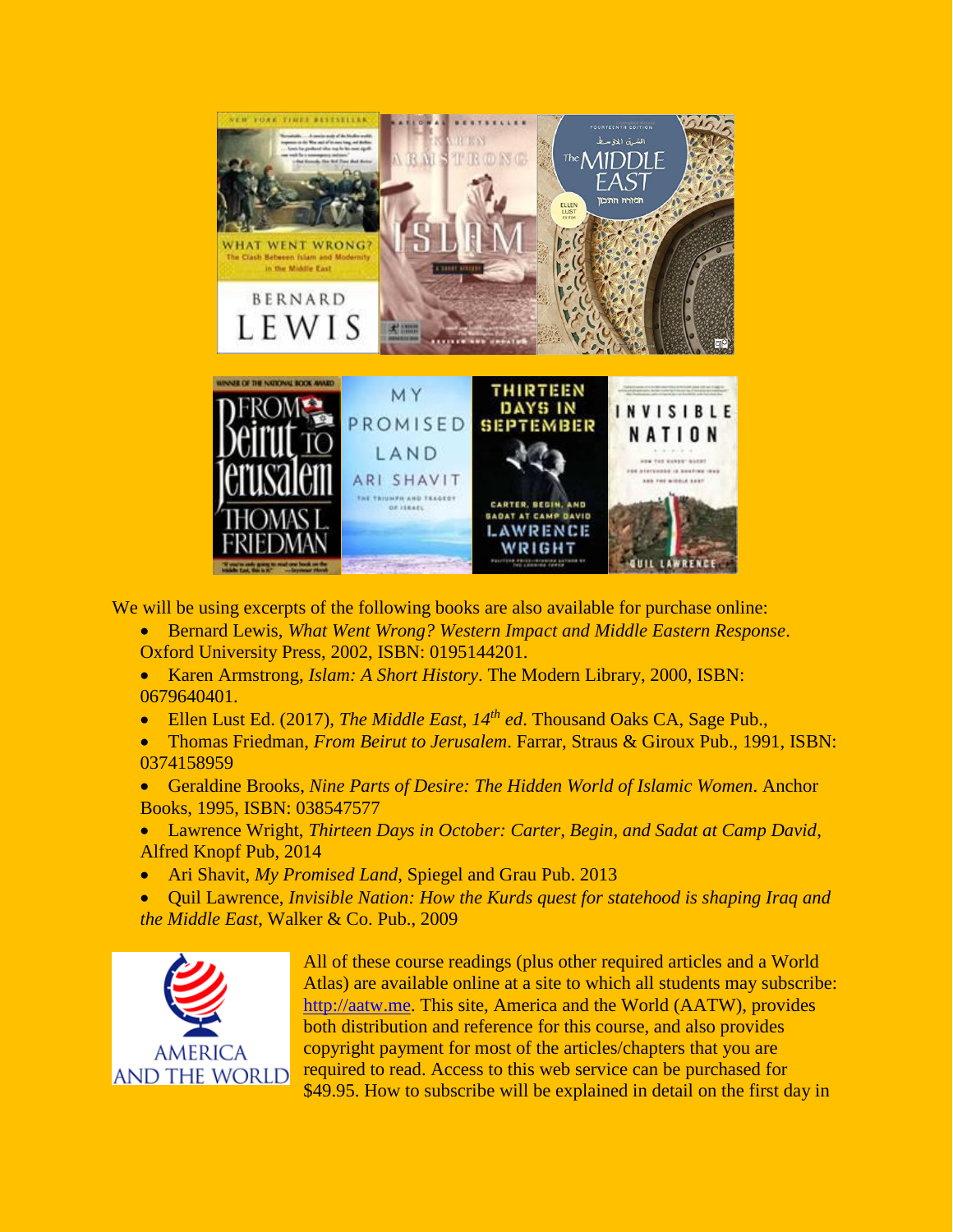class. The readings for this course interdisciplinary; they include works from political science, history, economics, and geography. All of the readings are required. Additional readings may be linked to this syllabus.

#### **COURSE REQUIREMENTS**

#### *Readings, Attendance and Class Participation*

It is essential that students attend every class on time. Regular attendance and active participation in class discussion will enhance your understanding of the course material and almost certainly improve your performance on the mid-term and final exams, which are together worth 50% of the course grade. Attendance is also a large portion of your 10% participation grade. Excused absences only require notification of the professor in advance via email. Five unexcused absences will facilitate the student failing the course. In this semester, the required readings range from 100 to 150 pages per week, as set out in the course schedule. Students should come to class having already completed (and thought carefully about) the assigned reading for each class period. Also included in the participation grade will be the required attendance at one or more sessions (related to the Middle East) of the **Conference on World Affairs** from 9-14 April. Each student will turn in a one-page synopsis of the session attended the following week, which will meet the requirement for that week's thought paper. You get one day off from lecture to compensate for attendance at the CWA.

#### *Mid-Term and Final Exams*

The mid-term exam will be held on **Tuesday, March 5th** in the usual class meeting times. The final exam will be **Wednesday, May 8th** at 4:30 until 7:00pm. Students must write the final exam in order to pass the course. Blue books should be purchased by each student and brought in the class period prior to the midterm; 8.5x11 Blue books are preferred. Do not put your name on your Blue book as they will be redistributed. Make-up exams will not be given unless the instructor has been notified in advance or a doctor's note is provided. Both examinations will be short answer and essay in format.

#### *Reading Summary*

Each student in the class will sign up for a section or chapter of the course reading. For each section of the reading, one to two students will summarize the readings due in class that day. In a 1-2 page synopsis of each assigned article/chapter, the designated student(s) will give an overview of the key points of the reading. The summary can either be in outline form or complete paragraphs. The summary should include (at the end) an answer to the **"so what?"** question, in other words, why should one read it when studying the Middle East. The Summary is due by midnight the day before that reading is discussed in class; the students will submit an electronic copy (email attachment in WORD) that the instructor will post on the web for the review of your classmates. A paper copy will be turned in at class time. These summaries will be graded pass/fail and are 5% of your final grade. Late Reading Summaries will be docked 10% per class day up to 50%.

#### *Current Events*

In addition, one to two students will present a current event orally to the class each day. The presentation should be no more than five minutes in length. The current event must relate to conflict or politics in the Middle East. The source should be from a respected news source, be less than one week old and pertain in some way to one or more international organizations. Each student should try to relate the article to some element of what we have been discussing in class.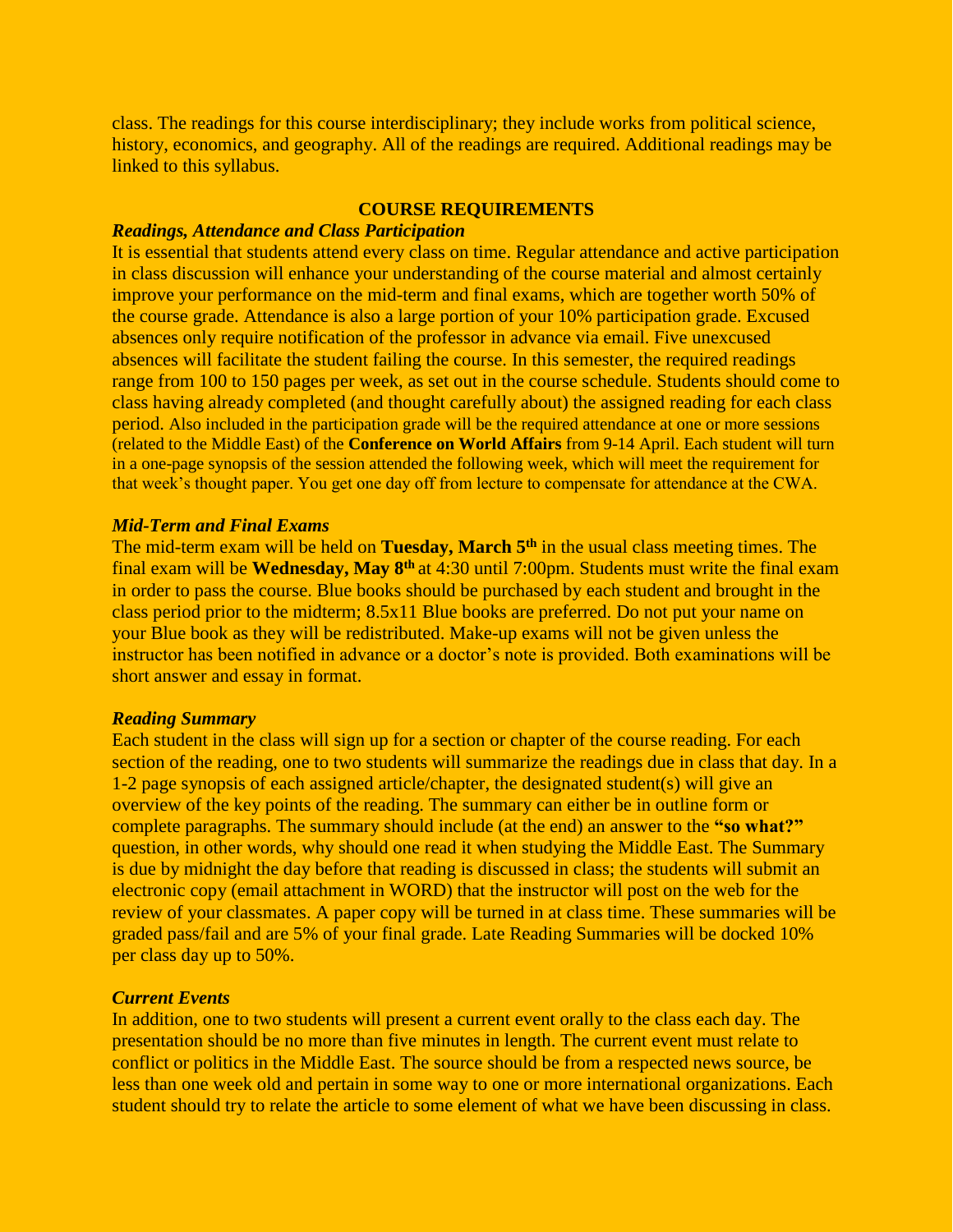News reports on the Internet are acceptable sources. The current event presentation will be part of your 10% participation grade. Students will submit a copy (or Ecopy) of the article and pose a discussion question to the class. Students should subscribe to both the *Middle East Forum* (http://www.mefforum.org) and to *Al Monitor (http://www.al-monitor.com).*

#### *Thought Papers*

For each week of the course (except the first, midterm and Spring Break weeks), there will be a thought paper question assigned and posted on the course website. The question will be posted every Thursday morning and is due the following Tuesday in class. Each student must complete **FOUR of the TEN** papers. Students completing less than four will receive a zero grade for that number less than four. If you complete more than four, the best four grades will be averaged. These papers should be between 900 and 1000 words in length (approximately 2 pages singlespaced). **Include a word count on the first page**. Since students do not have to write them all, late essays will not be accepted. Computer malfunction is not an acceptable excuse for a late paper. Re-read your essay for clarity, grammar, spelling and punctuation, since poor execution of these elements will also affect your grade. No research beyond the assigned readings is required. Append a bibliography and provide references or footnotes where appropriate. Each paper will be submitted in both paper and electronic formats. The electronic copy will be submitted to D2L and will be run through their anti-plagiarism service to which CU subscribes. The Conference on World Affairs summary will count as one thought paper (#9) and will not be optional however.

#### *Debates*

Students will be divided into six teams to debate three Middle East issues in three class days late in the semester. Your instructor and the four teams not competing with be the judges for the debate each day. The debate is worth 10% of your final course grade. The winning team will earn a 100 and the losing team will earn an 80 grade. More detailed rules are linked to this syllabus and will be discussed as the dates of the debates get closer

| <b>Reading Summary</b>                     | 5%   |
|--------------------------------------------|------|
| Mid-term exam                              | 25%  |
| <b>Thought Papers</b>                      | 25%  |
| <b>Final exam</b>                          | 25%  |
| Debate                                     | 10%  |
| Current events, attendance & participation | 10%  |
| Total                                      | 100% |

Final Course Grades will be curved unless a straight 90/80/70/60 etc system proves more beneficial to the students (higher overall grade average). If curved, the mean overall average will become the highest C grade, and two standard deviations below the mean will be necessary to fail the course. One standard deviation about the mean becomes the criteria for an A grade. The grading policy will be explained in detail on the first day of class.

# *Course Schedule*

**PSCI 4242 – Middle East Politics Course Schedule Spring 2018**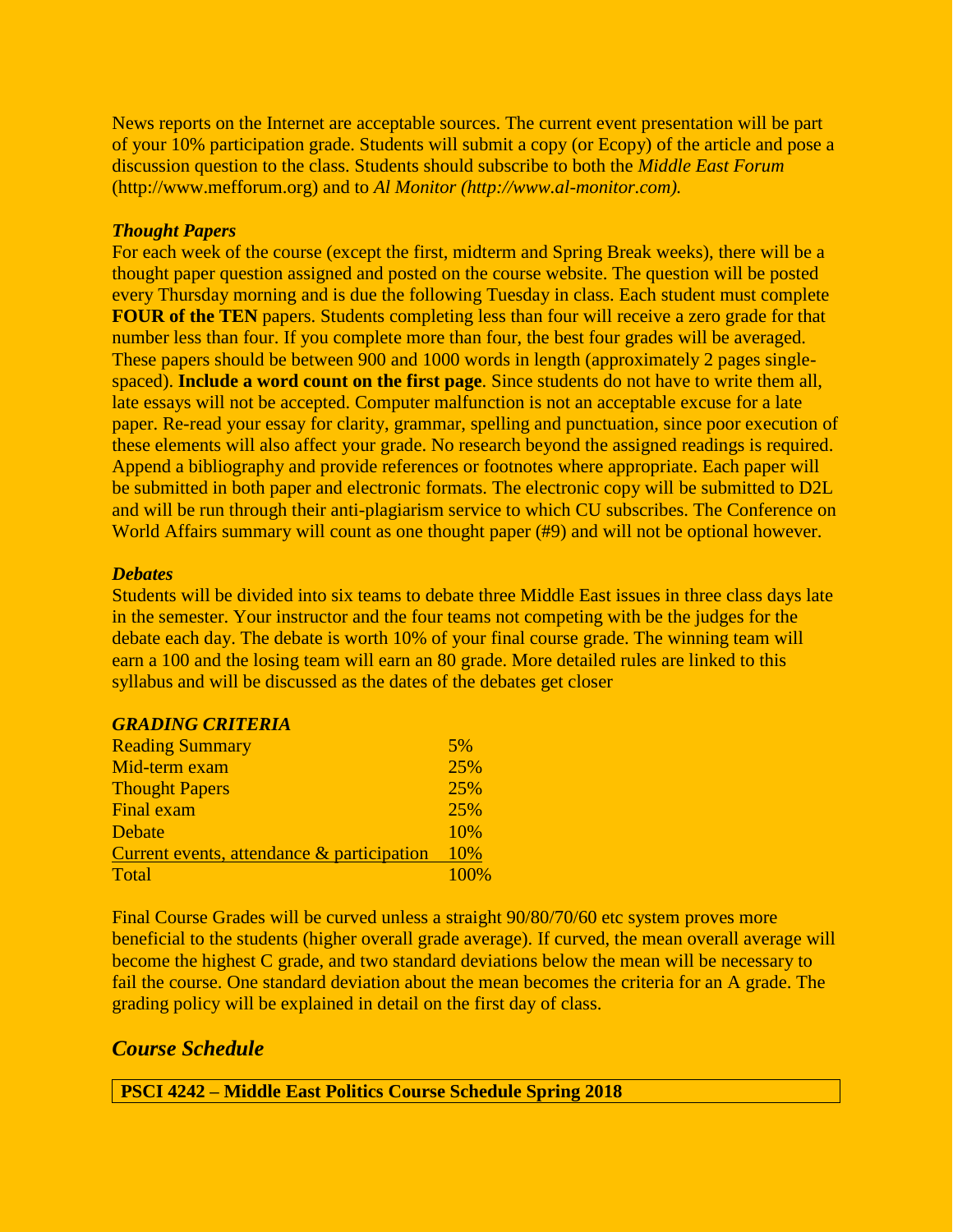| <b>Day/Date</b> | <b>Topic</b>                                                                                                                                                    | <b>Assigned Reading</b>                                                                             |
|-----------------|-----------------------------------------------------------------------------------------------------------------------------------------------------------------|-----------------------------------------------------------------------------------------------------|
| Tues 15 Jan     | <b>Course Introduction &amp;</b><br><b>Administration</b><br>What causes conflict in the Middle<br>East? Geopolitics, Religion, or<br>"Clash of Civilizations?" | Samuel Huntington "Clash of<br>$\bullet$<br><b>Civilizations</b>                                    |
| Thurs 17 Jan    | <b>Introduction to Islam</b><br>History of Islam: The Prophet and<br>ruling the Caliphate (Part 1)                                                              | $A - Ch. 1-3$                                                                                       |
| Tues 22 Jan     | <b>History of Islam and the Caliphate</b><br><b>Women</b> in Islam                                                                                              | $A - Ch. 4-5$<br>$\bullet$<br>$Br - Ch. 4$                                                          |
| Thurs 24 Jan    | The Clash Between Islam and The<br>West (Part 1)                                                                                                                | Lewis – Ch. 1, 2 & Introduction<br>$\bullet$                                                        |
| Tues 29 Jan     | The Clash Between Islam and The<br>West (Part 2)<br>Film: "Islam and Democracy"<br>(excerpts)<br><b>Thought Paper 1 Due</b>                                     | Lewis – Ch. 3-7 $&$ Conclusion<br>$\bullet$                                                         |
| Thurs 31 Jan    | The Arab Israeli Conflict: Palestine<br>in the 19 <sup>th</sup> Century                                                                                         | <b>B&amp;K Ch. 1</b><br>$\bullet$<br>$S$ – Ch. 1<br>$\bullet$                                       |
| Tues 5 Feb      | The Arab Israeli Conflict: Palestine<br>under the League of Nations<br>Mandate and WWII and the<br>partition of Palestine<br><b>Thought Paper 2 Due</b>         | <b>B&amp;K</b> Ch. 2<br>$\bullet$<br>$S - Ch4$<br>$\bullet$<br>Lust – Ch 7, pp.288-297<br>$\bullet$ |
| Thurs 7 Feb     | The Arab Israeli Conflict: The<br>Founding of Israel and the Suez<br>Crisis of 1956, The Six-Day War<br>and the 73 Yom Kippur War                               | Lust – Ch 7, pp.297-315<br>$\bullet$                                                                |
| Tues 12 Feb     | The Arab Israeli Conflict: The<br><b>Search for Peace and the Camp</b><br>David Accords and the 1 <sup>st</sup> Intifada<br><b>Thought Paper 3 Due</b>          | Lust – Ch 7, pp. $315-342$<br>$\bullet$<br>$W -$ Prologue & Epilogue<br>$\bullet$                   |
| Thurs 14 Feb    | The Arab Israeli Conflict: The<br><b>Lebanese Civil War</b>                                                                                                     | $F - Ch. 1-10$ (Focus on<br>$\bullet$<br>Chapters 1, 4, 6-8 Skim the<br>rest)                       |
| Tues 19 Feb     | The Arab Israeli Conflict: Israeli<br><b>Domestic Politics and American</b><br><b>Jews</b><br><b>Thought Paper 4 Due</b>                                        | $F - Ch.$ 11-19 (Focus on<br>$\bullet$<br>Chapters 11-14 Skim the rest)                             |
| Thurs 21 Feb    | The Arab Israeli Conflict: The Oslo<br>Accords, Gulf War I and the $1st$ &<br>$2nd$ Intifadas                                                                   | Lust – Ch7, pp. $342-367$<br>$\bullet$<br>$S - Ch 8 & 13$<br>$\bullet$                              |
| Tues 26 Feb     | <b>Israel and Palestine: The "Road</b><br>Map to Peace", Hamas and the post<br>$9/11$ world                                                                     | $S - 14,16 \& 17$<br>$\bullet$                                                                      |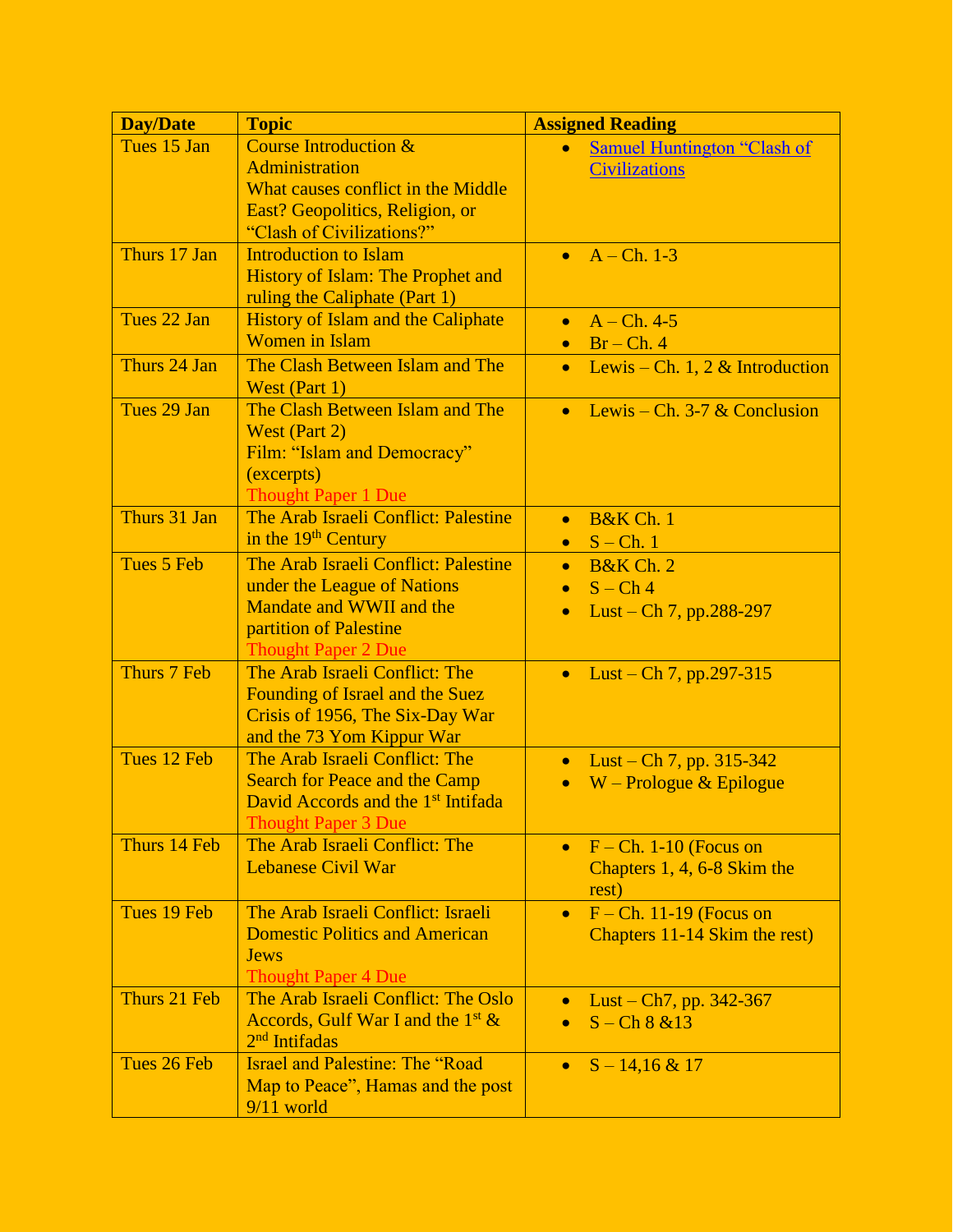|              | <b>Thought Paper 5 Due</b>                            |                                                                                                                                                                                                                                                                                                                                                                                                                                                                                         |
|--------------|-------------------------------------------------------|-----------------------------------------------------------------------------------------------------------------------------------------------------------------------------------------------------------------------------------------------------------------------------------------------------------------------------------------------------------------------------------------------------------------------------------------------------------------------------------------|
| Thurs 28 Feb | Catch up and review for midterm                       | Come prepared with questions<br>$\bullet$                                                                                                                                                                                                                                                                                                                                                                                                                                               |
|              | exam                                                  |                                                                                                                                                                                                                                                                                                                                                                                                                                                                                         |
| Tues 5 Mar   | <b>Midterm Exam</b>                                   | Review<br>$\bullet$                                                                                                                                                                                                                                                                                                                                                                                                                                                                     |
| Thurs 7 Mar  | The Arab Spring: Tunisia and<br>Libya                 | <b>The Telegraph, "Arab Spring:</b><br>$\bullet$<br>Timeline of the African and<br>Middle East rebellions",<br>October 21, 2011<br>Lisa Anderson, "Demystifying<br>$\bullet$<br>the Arab Spring", Foreign<br><b>Affairs, May/June 2011</b><br>The Economist - "The Arab<br>$\bullet$<br>Spring: Has It Failed", 2013<br>Schrader & Redissi, "Ben Ali's<br>$\bullet$<br>Fall", Journal of Democracy,<br><b>July 2011</b>                                                                 |
| Tues 12 Mar  | <b>Go Over Midterm</b>                                | None<br>$\bullet$                                                                                                                                                                                                                                                                                                                                                                                                                                                                       |
|              | <b>Thought Paper 6 Due</b>                            |                                                                                                                                                                                                                                                                                                                                                                                                                                                                                         |
| Thurs 14 Mar | The Arab Spring: Egypt<br>Film: "The Square" excerpts | The Economist, "Everywhere<br>$\bullet$<br>on the rise, The success of<br>Egypt's Islamists marks a trend<br>throughout the region."<br>December 10, 2011<br>The New York Times - "Sudden"<br>$\bullet$<br><b>Improvements in Egypt Suggest</b><br>a Campaign to Undermine<br>Morsi", 2013                                                                                                                                                                                              |
| Tues 19 Mar  | The Arab Spring: Syria<br><b>Thought Paper 7 Due</b>  | <b>The Economist, "Gaining</b><br>$\bullet$<br>ground: Syria's opposition,<br>though fractious, is making<br>headway against the regime."<br>December 17, 2011<br>"Holding Civil Society<br>$\bullet$<br>Workshops while Syria Burns",<br><b>Foreign Policy, 2012</b><br>"The General's Gambit",<br>$\bullet$<br><b>Foreign Policy, 2012</b><br>"Syrian Stalemate" Foreign<br>Policy, 2012<br>David Ignatius, "A War Chest<br>$\bullet$<br>for Syrian Rebels", Washington<br>Post, 2012 |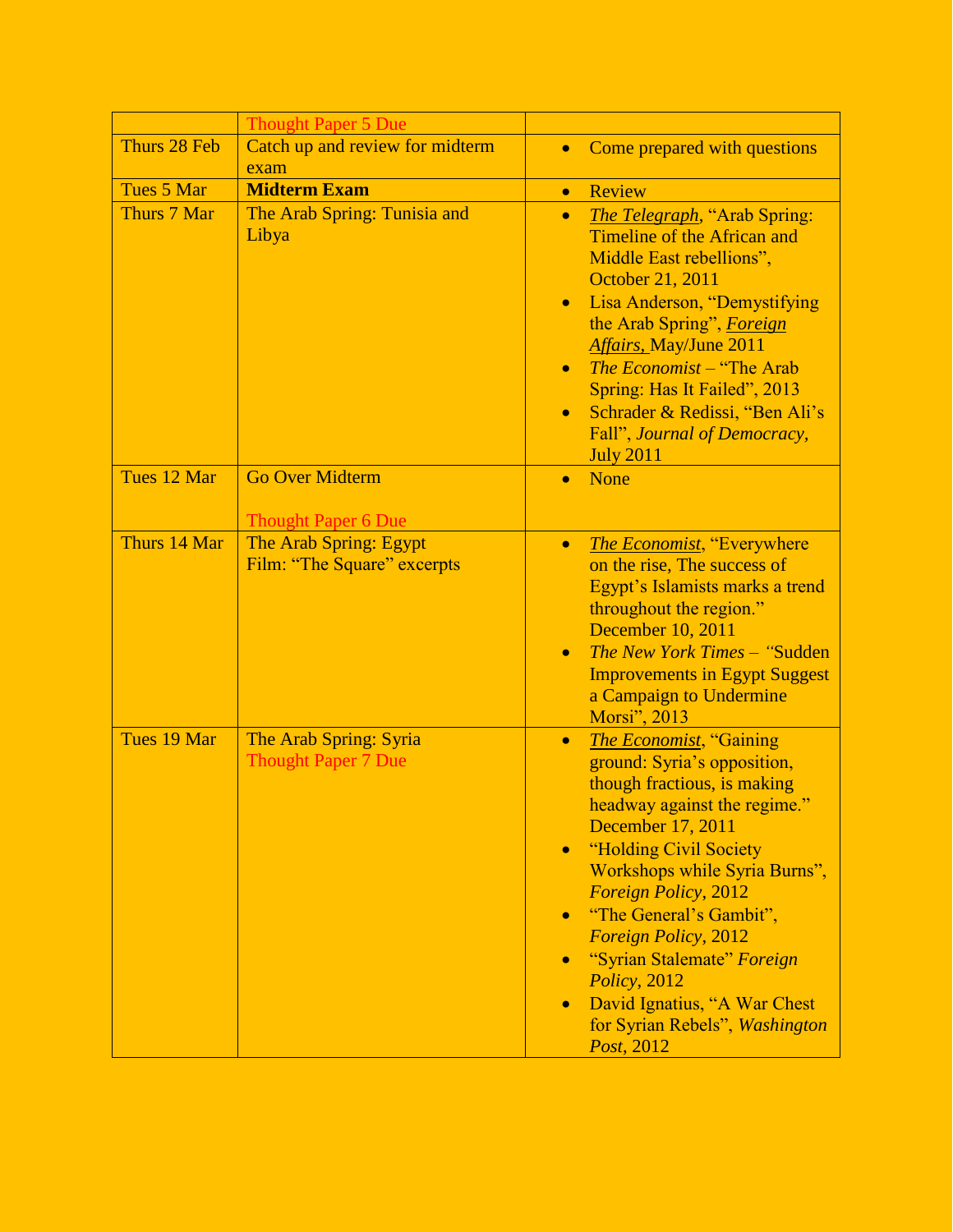| Thurs 21 Mar | Syrian Civil War, and the Rise &<br><b>Fall of ISIS</b> | Jackson Diehl, "How Obama<br>$\bullet$<br><b>Bungled the Syrian Revolution,</b><br><b>Washington Post, 2012</b><br>Foreign Policy, "The Syrian<br>$\bullet$<br>Stalemate"<br><b>Carlo Caro, The World Post,</b><br>$\bullet$<br>"Syrian Dilemma"<br>Nick Danforth, "The Myth of<br>$\bullet$<br>Caliphate", Foreign Affairs,<br><b>Nov 2014</b><br>The Economist, "The Islamic<br>$\bullet$<br><b>State of Iraq and Greater Syria,</b><br><b>Jun 2014</b><br><b>Orient Advisory Group,</b><br>$\bullet$<br>"Egypt's ABM Declares<br>Allegiance to ISIL, while Al<br><b>Nusra Joins ISIL Alliance in</b><br>Syria"<br><i>The Economist</i> , "The War<br>$\bullet$<br>against the Islamic State, Nov<br>2014.<br>Arango "Backed by U.S.<br>Airstrikes, Kurds Reverse an<br><b>ISIS Gain</b> " New York Times, |
|--------------|---------------------------------------------------------|--------------------------------------------------------------------------------------------------------------------------------------------------------------------------------------------------------------------------------------------------------------------------------------------------------------------------------------------------------------------------------------------------------------------------------------------------------------------------------------------------------------------------------------------------------------------------------------------------------------------------------------------------------------------------------------------------------------------------------------------------------------------------------------------------------------|
| Tues 26 Mar  | <b>Spring Break</b>                                     | Dec, 18, 2014<br><b>No Class</b>                                                                                                                                                                                                                                                                                                                                                                                                                                                                                                                                                                                                                                                                                                                                                                             |
| Thurs 28 Mar | <b>Spring Break</b>                                     | <b>No Class</b>                                                                                                                                                                                                                                                                                                                                                                                                                                                                                                                                                                                                                                                                                                                                                                                              |
| Tues 2 Apr   | Hizbollah, Iran and Israel<br>$\bullet$                 | <b>Washington Post, February 10,</b><br>$\bullet$<br>2013, "Iran and Hezbollah build<br>militia networks in Syria in<br>event that Assad falls, officials<br>say."<br><b>Council on Foreign Relations,</b><br>$\bullet$<br>"Hezbollah (a.k.a. Hizbollah,<br><b>Hizbu'llah</b> ), July 15, 2010<br>New York Times, "Can<br>$\bullet$<br><b>Hezbollah Survive the Fall of</b><br>Assad? August 28, 2012<br><b>New York Times, "Bulgaria</b><br>$\bullet$<br><b>Implicates Hezbollah in July</b><br>Attack on Israelis." February 5,<br>2013<br>New York Times, "U.S.<br>$\bullet$<br><b>Accuses Hezbollah of Aiding</b>                                                                                                                                                                                        |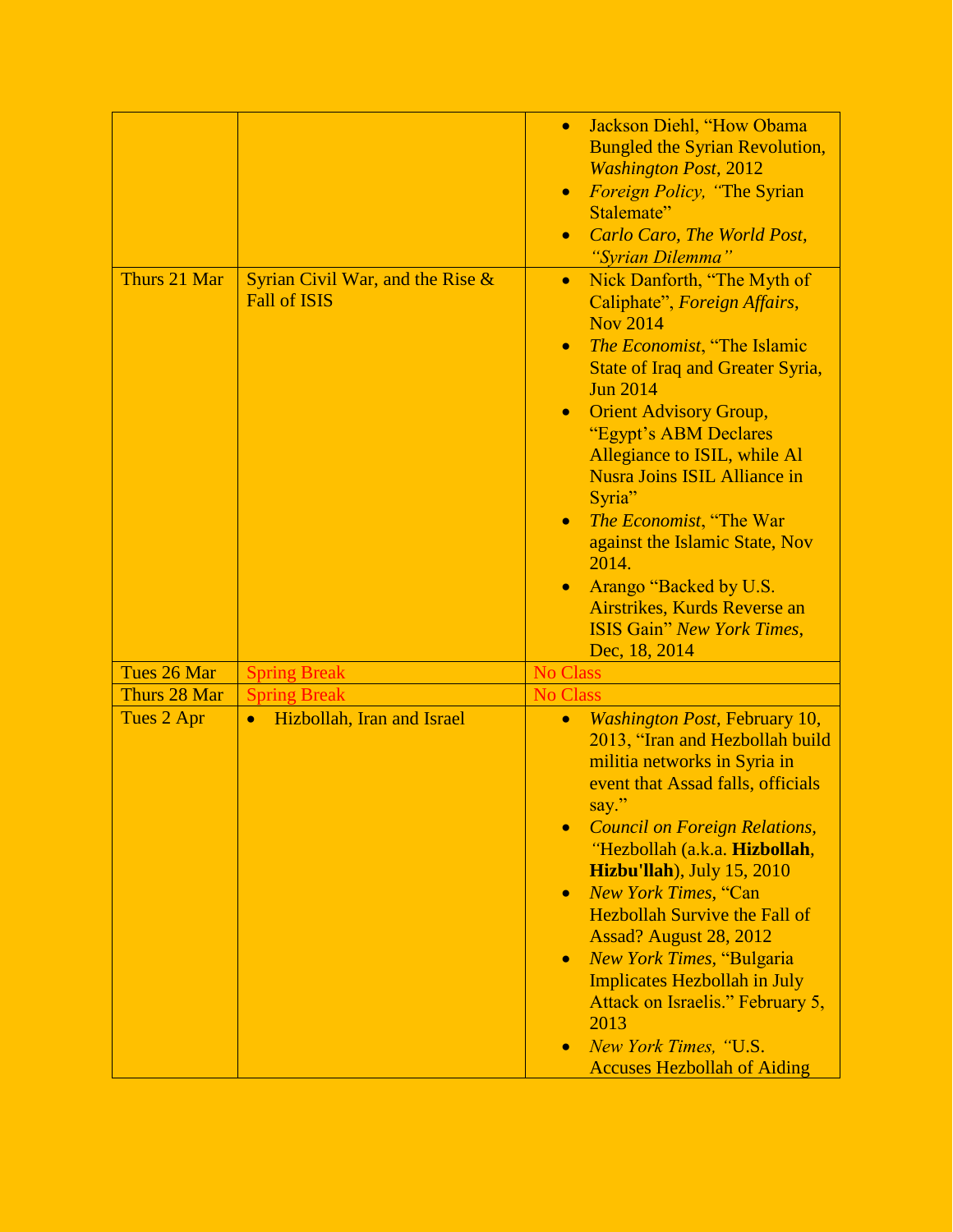|              |                                                                                                                                                          | Syria's Crackdown." August<br>10, 2012                                                                                                                                                                                                                                                                                                                                                  |
|--------------|----------------------------------------------------------------------------------------------------------------------------------------------------------|-----------------------------------------------------------------------------------------------------------------------------------------------------------------------------------------------------------------------------------------------------------------------------------------------------------------------------------------------------------------------------------------|
| Thurs 4 Apr  | <b>Debate I</b><br><b>Iran WMD and Israel</b>                                                                                                            | Matthew Kroenig, "Time To<br>$\bullet$<br><b>Attack Iran" (Foreign Affairs</b><br><b>Jan/Feb 2012)</b><br>Colin H. Kahl, "Not Time to<br>$\bullet$<br><b>Attack Iran" (Foreign Affairs</b><br>Mar/Apr 2012)<br>"Weighing Benefits and Costs<br>$\bullet$<br>of Military Action Against<br>Iran" (The Iran Project 2012)<br>$S$ – Ch 16<br>$\bullet$                                     |
| Tues 9 Apr   | <b>Debate II</b><br><b>US Policy towards Israel</b><br><b>Conference on World Affairs</b><br>(Attend at least one session)<br><b>Thought Paper 8 Due</b> | None<br>$\bullet$                                                                                                                                                                                                                                                                                                                                                                       |
| Thurs 11 Apr | <b>Conference on World Affairs</b><br><b>Compensation Day</b>                                                                                            | <b>No Class</b><br>$\bullet$                                                                                                                                                                                                                                                                                                                                                            |
| Tues 16 Apr  | <b>Debate III</b><br><b>US Policy towards Syria, Stay or</b><br>Go?<br>Thought Paper 9 (CWA) Due                                                         | None<br>$\bullet$                                                                                                                                                                                                                                                                                                                                                                       |
| Thurs 18 Apr | <b>Turkey: Last Hope for Democracy</b><br>in the Middle East and Moderator<br>for the Arab Spring?                                                       | Celik & Linden (2019),<br>$\bullet$<br>Turkey's Turbulent Journey:<br>Factors, Actors & Dynbanic.<br><b>Introduction and CH. 1</b>                                                                                                                                                                                                                                                      |
| Tues 23 Apr  | The Kurds: People without a<br>nation.<br><b>Thought Paper 10 Due</b>                                                                                    | Q – Conclusion & Afterward<br>$\bullet$<br>"The Kurdish Imbroglio"<br>$\bullet$<br><b>Introduction</b><br>Celik & Linden, "The Kurkish<br>Issue in AKP's Turkey:<br><b>Militarization as a Deliberate</b><br>Strategy"                                                                                                                                                                  |
| Thurs 25 Apr | <b>The Turkish Spring</b>                                                                                                                                | <b>The New York Times 2013- The</b><br>$\bullet$<br><b>Green Roots of Turkey's Urban</b><br><b>Unrest</b><br><b>Associated Press 2013 - Former</b><br>$\bullet$<br><b>Military Chief Gets Life</b><br><b>Sentence in Turkey</b><br>The Huffington Post 2013-<br>$\bullet$<br><b>Turkey Protests</b><br><b>International Herald Tribune</b><br>$\bullet$<br>2013- The Children of Taksim |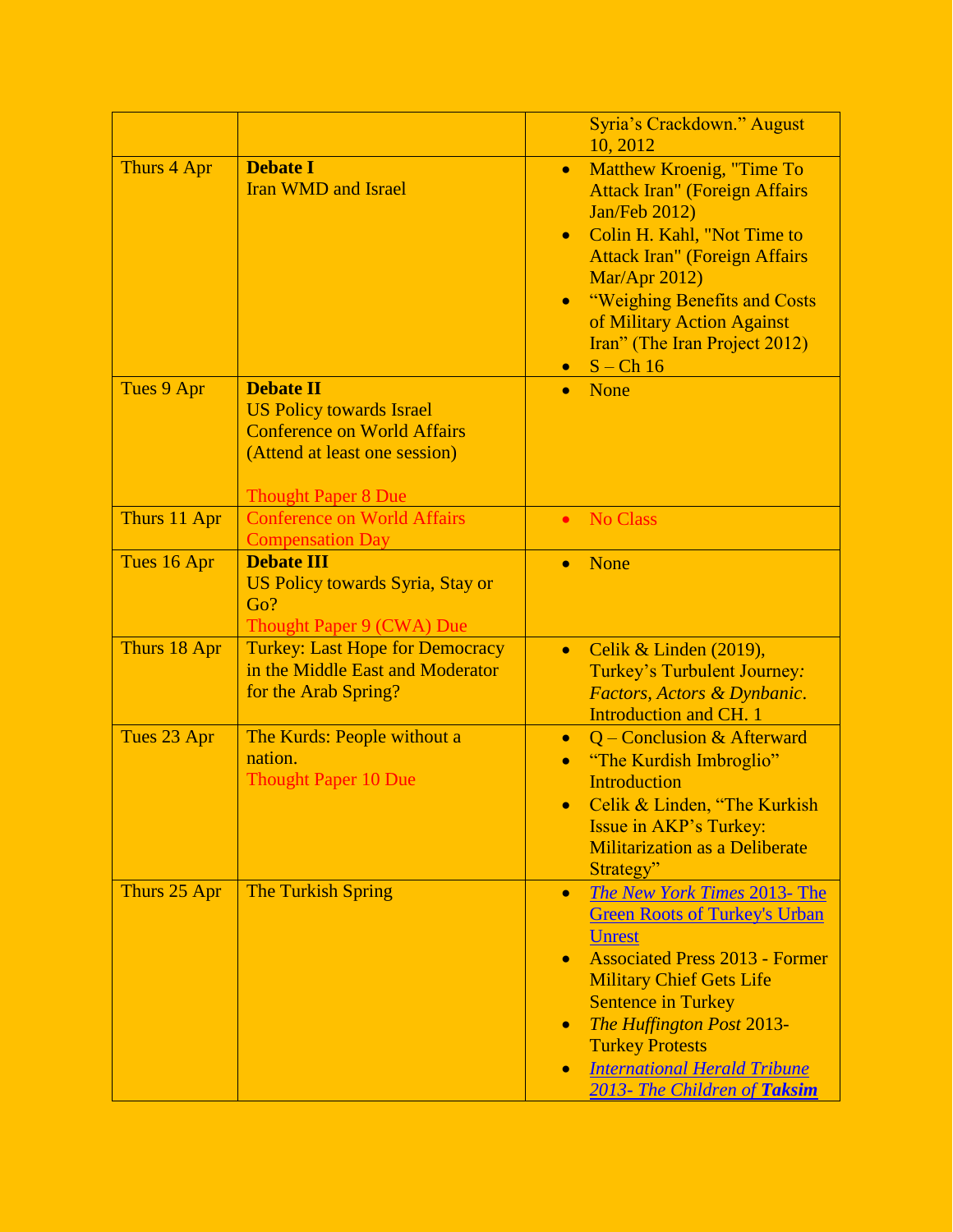| Tues 30 Apr | The Coup in Turkey and the<br>erosion of Turkish democracy<br><b>FCO Day</b> | <i>The Economist</i> , "Erdogan's<br>$\bullet$<br>Revenge" July 23, 2016 pp. 7-8<br>• <i>The Economist</i> , " After the<br>Coup, the Counter-coup" July<br>23, 2016, pp. 14-15<br>Arango & Yeginsu, "Turks<br>Agree on One Thing: The US<br>was behind the Failed Revolt."<br><b>New York Times, August 3,</b><br>$2016$ , p. A6 |
|-------------|------------------------------------------------------------------------------|-----------------------------------------------------------------------------------------------------------------------------------------------------------------------------------------------------------------------------------------------------------------------------------------------------------------------------------|
| Thurs 2 May | Catch up day, review for final<br>examination                                | <b>None</b><br>$\bullet$                                                                                                                                                                                                                                                                                                          |
| Wed 8 May   | Final Examination (4:30-7:00pm)                                              | <b>Study, Study and Study</b>                                                                                                                                                                                                                                                                                                     |

## **KEY**

- **Lewis** Bernard Lewis, *What Went Wrong? Western Impact and Middle Eastern Response*.
- **Lust** The Middle East
- **A** Karen Armstrong, *Islam: A Short History*, 2000.
- **B&K** Ian Bickerton & Carla Klausner, *The History of the Arab-Israeli Conflict*.
- **F** Thomas Friedman, *From Beirut to Jerusalem*.
- **Br**  Geraldine Brooks*, Nine Parts of Desire: The Hidden World of Islamic Women.*
- **S**  Air Shavit, *My Promised Land.*
- **W**  Lawrence Wright, *Thirteen Days in September.*
- **Q**  Quil Lawrence *Invisible Nation*.

# *ADMINISTRATIVE INFORMATION:*

# **CELLULAR TELEPHONE/LAPTOP COMPUTER POLICY**

Needless to say, all cellular phones must be turned off and put away at the beginning of each class meeting. Classes failing to comply will be issued a stern warning on the first occasion of a phone ringing during class time. The entire class will have a pop quiz over the previous reading assignments/lectures on the second and subsequent occurrences. Phones will not be out on desks or used during any quiz or examination.

Laptop computers have been allowed in my classes for the 20 years that I have been teaching at CU, beginning this semester however they will not be allowed to be out or open in class. I still believe that they can assist learning in the classroom, but significant new research shows that taking notes by hand increases learning. Also, a new study shows that laptops open and displaying non-class materiel are distracting not only to the user, but the students in view of the laptop and inhibit learning. Students can apply for exceptions for reason of disability or a proven track record of in class note-taking on the computer. Here is a link to an article about laptop impact on education: ["Laptops Are Great. But Not During a Lecture or a Meeting",](../../../../../AppData/Roaming/Microsoft/Word/dynarskioped.htm) *New York Times* Op Ed**,** [By SUSAN DYNARSKI NOV. 22, 2017](../../../../../AppData/Roaming/Microsoft/Word/dynarskioped.htm) 

### **Boulder Provost's Disability Task Force recommended syllabus statement:**

If you qualify for accommodations because of a disability, please submit your accommodation letter from Disability Services to your faculty member in a timely manner so that your needs can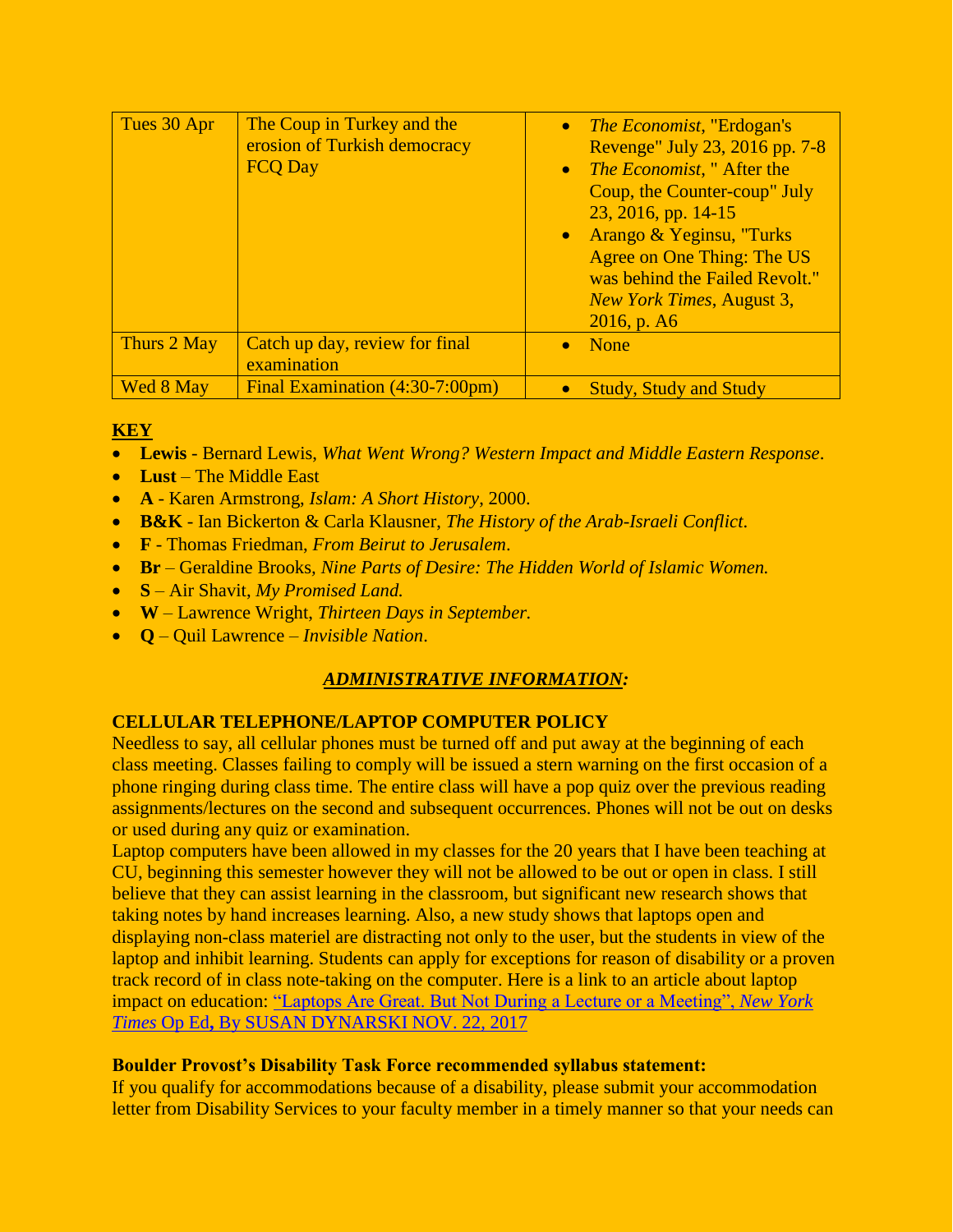be addressed. Disability Services determines accommodations based on documented disabilities in the academic environment. Information on requesting accommodations is located on the [Disability Services website](http://www.colorado.edu/disabilityservices/students) (www.colorado.edu/disabilityservices/students). Contact Disability Services at 303-492-8671 or [dsinfo@colorado.edu](mailto:dsinfo@colorado.edu) for further assistance. If you have a temporary medical condition or injury, see [Temporary Medical Conditions](http://www.colorado.edu/disabilityservices/students/temporary-medical-conditions) under the Students tab on the Disability Services website and discuss your needs with your professor.

#### **Recommended religious observances syllabus statement:**

Campus policy regarding religious observances requires that faculty make every effort to deal reasonably and fairly with all students who, because of religious obligations, have conflicts with scheduled exams, assignments or required attendance. In this class, as stated earlier in this syllabus for normal class days, students need only email their instructor/TA in advance to procure an excused absence. However, for examinations, in-class presentations or debates, students must arrange for a makeup in advance of their absence.

#### **Office of Institutional Equity and Compliance (OIEC) recommended syllabus statement:**

The University of Colorado Boulder (CU Boulder) is committed to maintaining a positive learning, working, and living environment. CU Boulder will not tolerate acts of sexual misconduct, discrimination, harassment or related retaliation against or by any employee or student. CU's Sexual Misconduct Policy prohibits sexual assault, sexual exploitation, sexual harassment, intimate partner abuse (dating or domestic violence), stalking or related retaliation. CU Boulder's Discrimination and Harassment Policy prohibits discrimination, harassment or related retaliation based on race, color, national origin, sex, pregnancy, age, disability, creed, religion, sexual orientation, gender identity, gender expression, veteran status, political affiliation or political philosophy. Individuals who believe they have been subject to misconduct under either policy should contact the Office of Institutional Equity and Compliance (OIEC) at 303- 492-2127. Information about the OIEC, the above referenced policies, and the campus resources available to assist individuals regarding sexual misconduct, discrimination, harassment or related retaliation can be found at the [OIEC website.](http://www.colorado.edu/institutionalequity/)

#### **The HONOR CODE recommended syllabus statement:**

All students enrolled in a University of Colorado Boulder course are responsible for knowing and adhering to [the academic integrity policy.](http://www.colorado.edu/policies/academic-integrity-policy) Violations of the policy may include: plagiarism, cheating, fabrication, lying, bribery, threat, unauthorized access to academic materials, clicker fraud, resubmission, and aiding academic dishonesty. All incidents of academic misconduct will be reported to the Honor Code Council [\(honor@colorado.edu;](mailto:honor@colorado.edu) 303-735-2273). Students who are found responsible for violating the academic integrity policy will be subject to nonacademic sanctions from the Honor Code Council as well as academic sanctions from the faculty member. Additional information regarding the academic integrity policy can be found at the [Honor Code](http://www.colorado.edu/honorcode/)  [Office website.](http://www.colorado.edu/honorcode/)

The development of the Internet has provided students with historically unparalleled opportunities for conducting research swiftly and comprehensively. The availability of these materials does not, however, release the student from appropriately citing sources where appropriate; or applying standard rules associated with avoiding plagiarism. Specifically, the instructor will be expecting to review papers written by students drawing ideas and information from various sources (cited appropriately), presented generally in the student's words after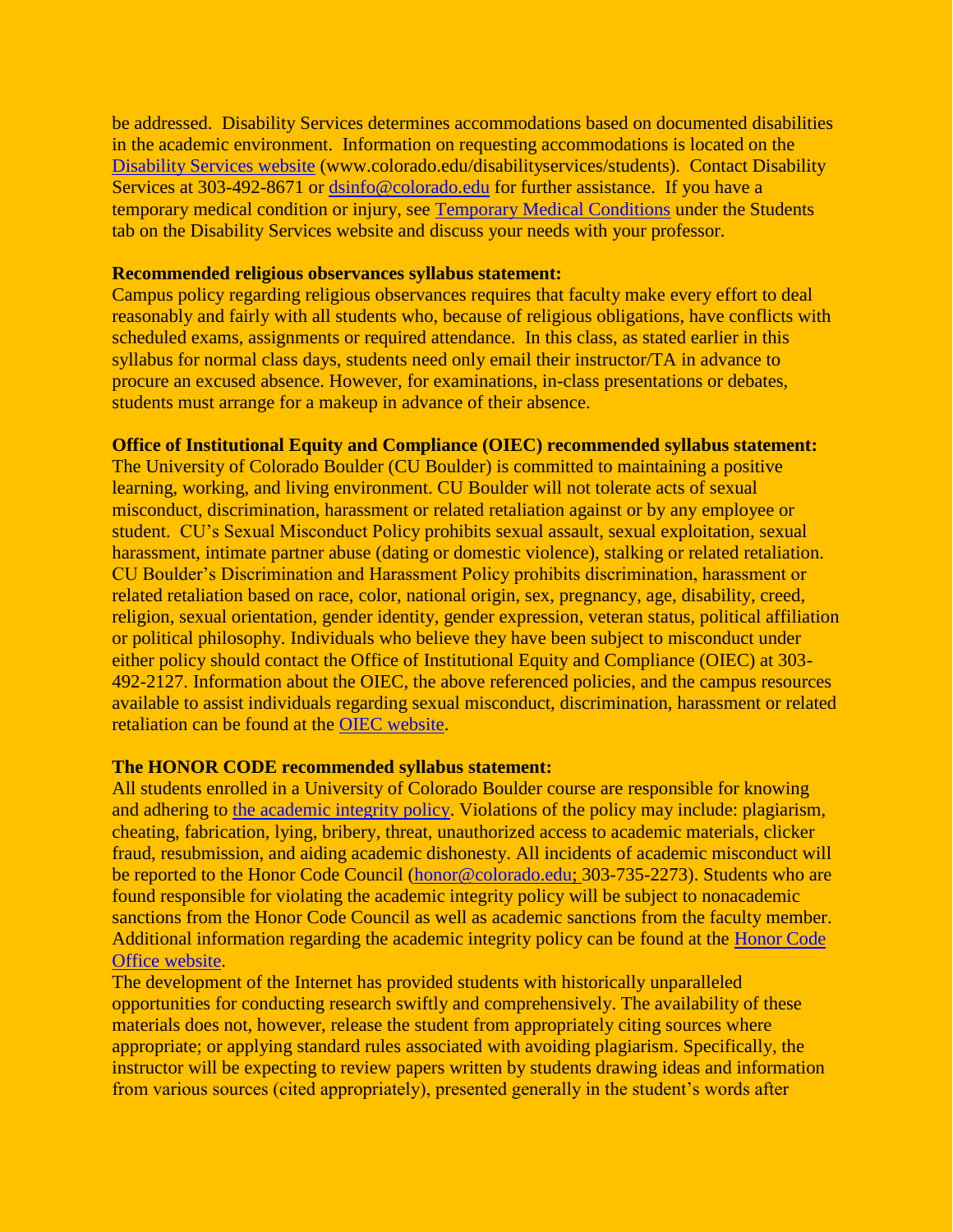careful analysis, synthesis, and evaluation. An assembly of huge blocks of other individuals' existing material, even when cited, does not constitute an appropriate representation of this expectation. Uncited, plagiarized material shall be treated as academically dishonest, and the paper will be assigned an 'F' as a result. Papers submitted by any student, written in part or in whole by someone other than that student, shall be considered to constitute fraud under the University Honor Code, and result in the assignment of an 'F' for the entire course. If the student is confused as to what constitutes plagiarism, he/she should review the CU Honor Code on this topic. If you have any questions regarding proper documentation in your writing, please discuss it with your instructor.

#### **Recommended classroom behavior syllabus statement:**

Students and faculty each have responsibility for maintaining an appropriate learning environment. Those who fail to adhere to such behavioral standards may be subject to discipline. Professional courtesy and sensitivity are especially important with respect to individuals and topics dealing with race, color, national origin, sex, pregnancy, age, disability, creed, religion, sexual orientation, gender identity, gender expression, veteran status, political affiliation or political philosophy. Class rosters are provided to the instructor with the student's legal name. I will gladly honor your request to address you by an alternate name or gender pronoun. Please advise me of this preference early in the semester so that I may make appropriate changes to my records. For more information, see the policies on [classroom behavior](http://www.colorado.edu/policies/student-classroom-and-course-related-behavior) and the [Student Code of](http://www.colorado.edu/osccr/)  [Conduct.](http://www.colorado.edu/osccr/)

Please arrive on time and do not leave early. If you absolutely must leave early, please let me know at the beginning of class and sit near a door so you do not cause too much disruption. Similarly, if arriving late, please take a seat as quickly and quietly as possible. **Take care of all your business before class begins; do not leave and return during class as this creates a disturbance to others.**

**Taking this course signifies acceptance of the terms and conditions stated in this syllabus**.